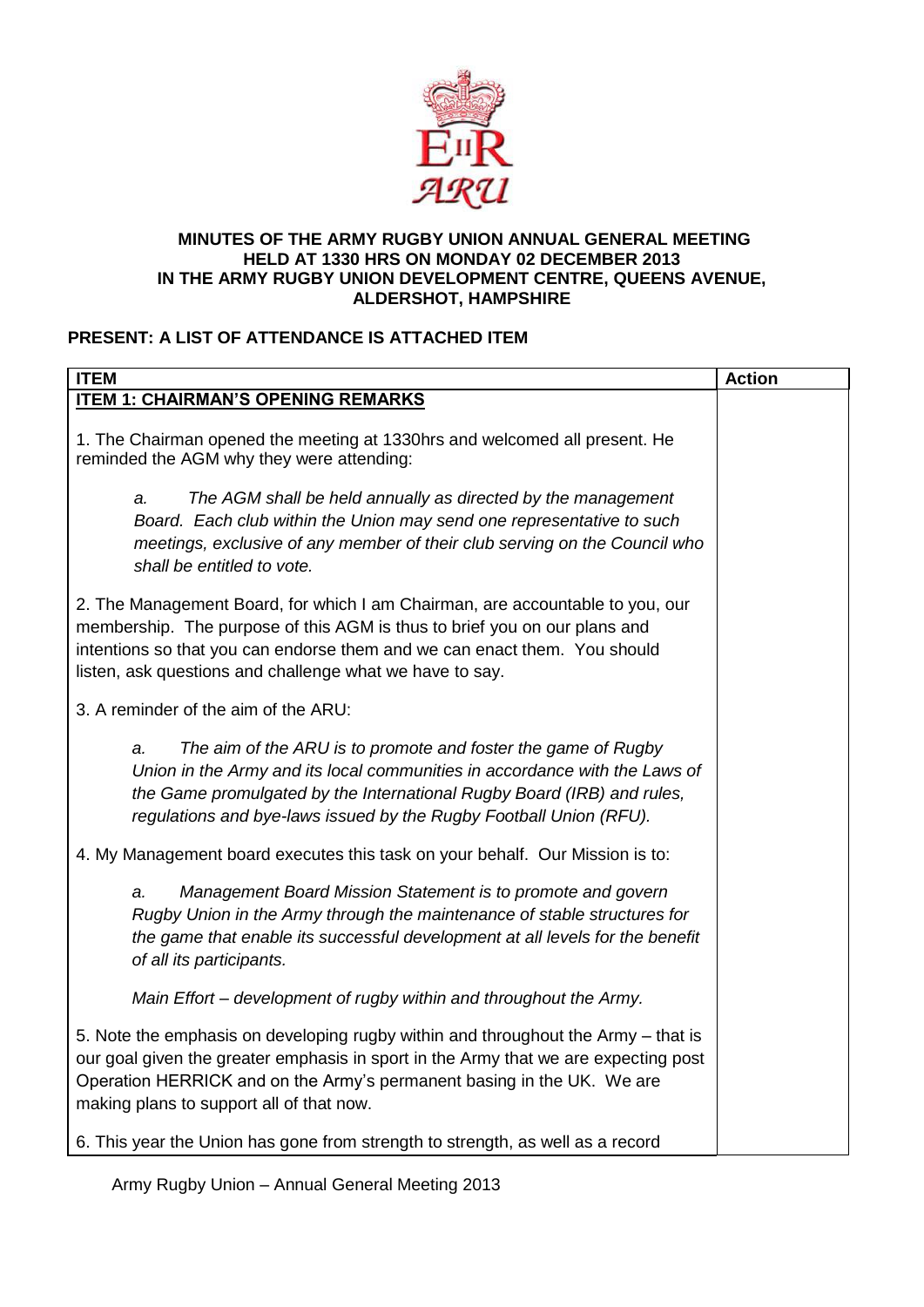crowd of 72,000 plus at Twickenham, who indeed are confident that Army v Navy will sell out in the next two years; we now have more community teams playing regular rugby; the ARU Championship has now got an incredible 49 teams committed to it in regional leagues this year, perhaps the lure of 'free kit' through the new Samurai contract has had something to do with that!

7. Financially we are well off, you will receive a detailed report from Maj Chris Tate our Director of Finance shortly, however key figures include a record income of over £600K between the two unions from Army v Navy revenue and a steady annual sponsorship income of £240K; without these two vital components we would not be able to operate in the position we do. This year's accounts are presently being audited and we have just changed our charitable status to that being a 'company limited by guarantee'. The clothing contract with Samurai which I know has had teething troubles at community level attracted 16 other potential tender companies, including Canterbury, Adidas and Kooga. The board selected Samurai as they provided the best overall deal in relation to quality of kit and the finance figures that is supplying the Premiership and Championship teams with your strips.

8. Our representative teams have been as successful as ever; another clean sweep at Twickenham in all three games and with the U23s winning the relevant U23 Championship for a second successive year it's clear to see our elite fifteens set up is working well. A solid coaching set up is starting to ensure we as a constituent body have our newly appointed development rugby development officer, 'Taff' Bamsey working flat out. He has already visited 6 Premiership teams to establish community links and has run two level two coaching courses in Aldershot and Catterick. The 7s team have regrouped and again had a strong season, culminating in winning the prestigious Harpenden 7s tournament at the end of August beating national teams from Italy and Germany respectively in the final.

9. The building we are now sat in was put in the ground only this February, it allowed the record ticket sales to be sold from the office, the shop you'll be pleased to know continues to make a regular strong profit, sales alone at the Army v Navy match were over £40K in only 6 hours and the video suite is used by all representative teams as well as hosting the Kenyan World Cup 7s team as their training base prior to reaching the semi finals in the RWC 7s in Moscow and London Irish on a pre season camp. As you have already been informed Taff Bamsey our RDO has held one level two coaching course and numerous CPD modules here already; the RFU have also run several rugby first aid courses. You should note he has generated considerable momentum, however a plea from him; "if you have a good rugby related idea …let him have it".

10. In a recent visit by the Rugby World Cup 2015 training base team where Aldershot has bid to host a rugby world cup team the inspection team commented that the building was a first class example of outstanding vision and of the 84 potential bases they had visited none had the standard of facilities you are presently sat in.

11. On the community side of the game the season has started exceptionally well, Jason Gunning recently appointed as Director of Community Rugby, whom you will hear from later with his cohorts of James Cook running the Premiership and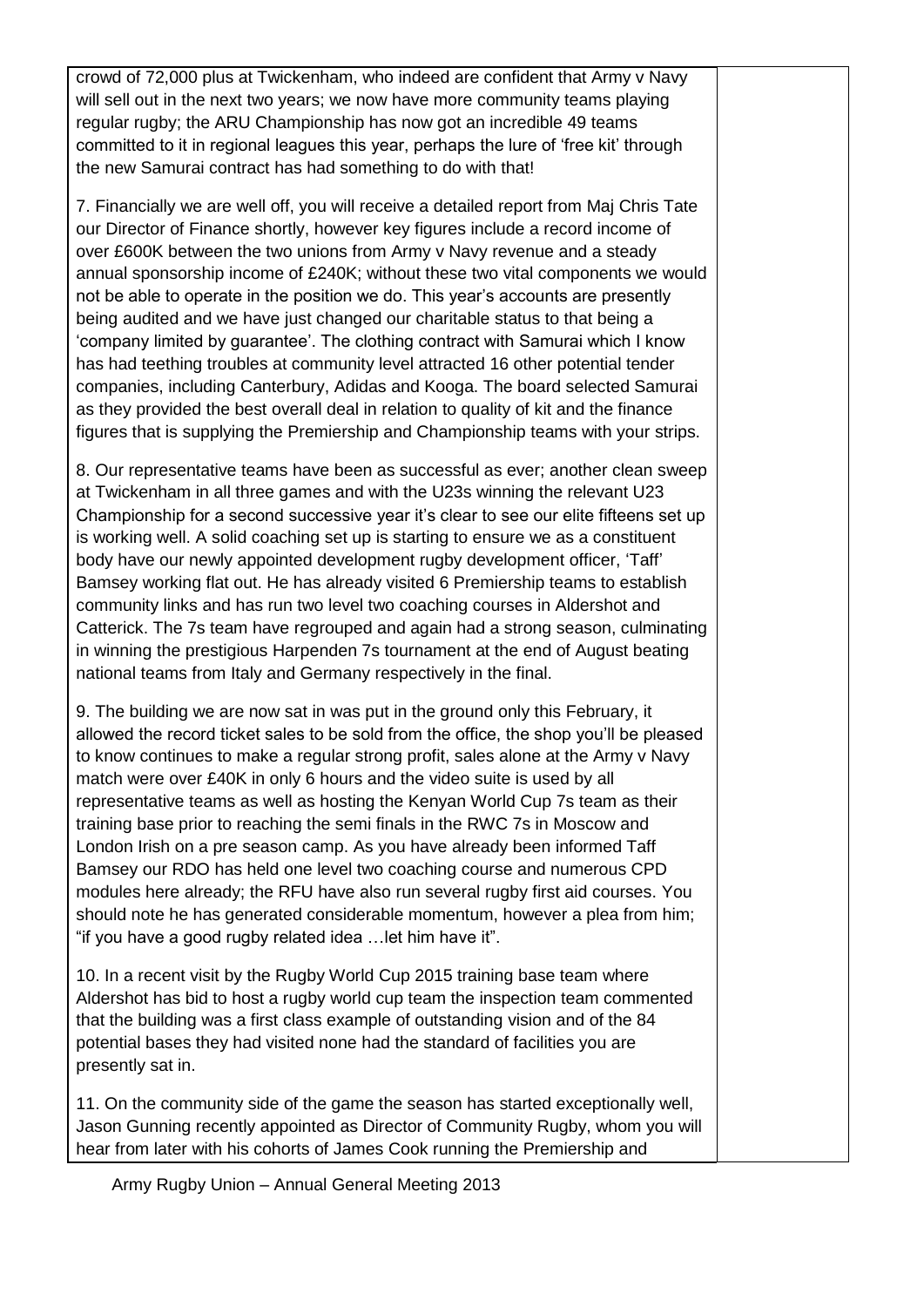Championship and Paul Stannett overseeing the Corps competition have started the season strongly, 20 teams contested the first ever community tens at Newbury RFC a few weeks ago and the Corps festival unearthed some considerable new talent for the relevant representative coaching staff.

12. A few words on the pending International Defence Rugby Competition that is due to be run in the United Kingdom to take forward the event that the Army team won in Auckland in 2011. The three services have met with the CEO of the England RWC 2015 company, Debbie Jevens who is charged by the iRB to run the World Cup. The meeting was very positive and the committee see the services as an integral part of the complete event. We hope to be in a position shortly to announce more detail regarding funding and invited teams, as you can appreciate we need the backing from the MOD and the relevant cabinet officers before we can proceed further.

13. Finally the RFU have just launched their RWC 2015 legacy programme. Every CB including the services are expected to 'get people back into rugby', and the ARU Secretary Chris Fowke has attended two iRB legacy meetings that are engaging in incentives to bring back past and indeed new players into the rugby environment either as a player, coach, match official or administrator and will be distributing more information to clubs in the coming months.

The Chairman then invited Major Chris Tate, the ARU Director of Finance to brief the meeting.

# **ITEM 2: DIRECTOR OF FINANCE BRIEF TO THE MEETING**

14. Major Chris Tate, the ARU Director of Finance briefed the meeting. I wish to give you an overview of specific Income and Expenditure in key areas. Please ask questions as necessary.

| <b>Detail</b>                          | 2012/13 - Actual | 2013/14 - Estimated |
|----------------------------------------|------------------|---------------------|
| Generated Income                       | £62,500          | £52,700             |
| Grants                                 | £40,000          | £91,000             |
| <b>Sponsors</b>                        | £ 258,900        | £ 225,000           |
| Army v Navy<br>(Net Profit - Estimate) | £ 600,000        | £600,000            |
| <b>Total Income</b>                    | £961,400         | £968,700            |

15. Income

16. Notes:

- a) Generated Income includes shop profit, affiliation fees, investment interest etc
- b) Grants for 13/14 reflects new deal with Samurai (35k gift of kit)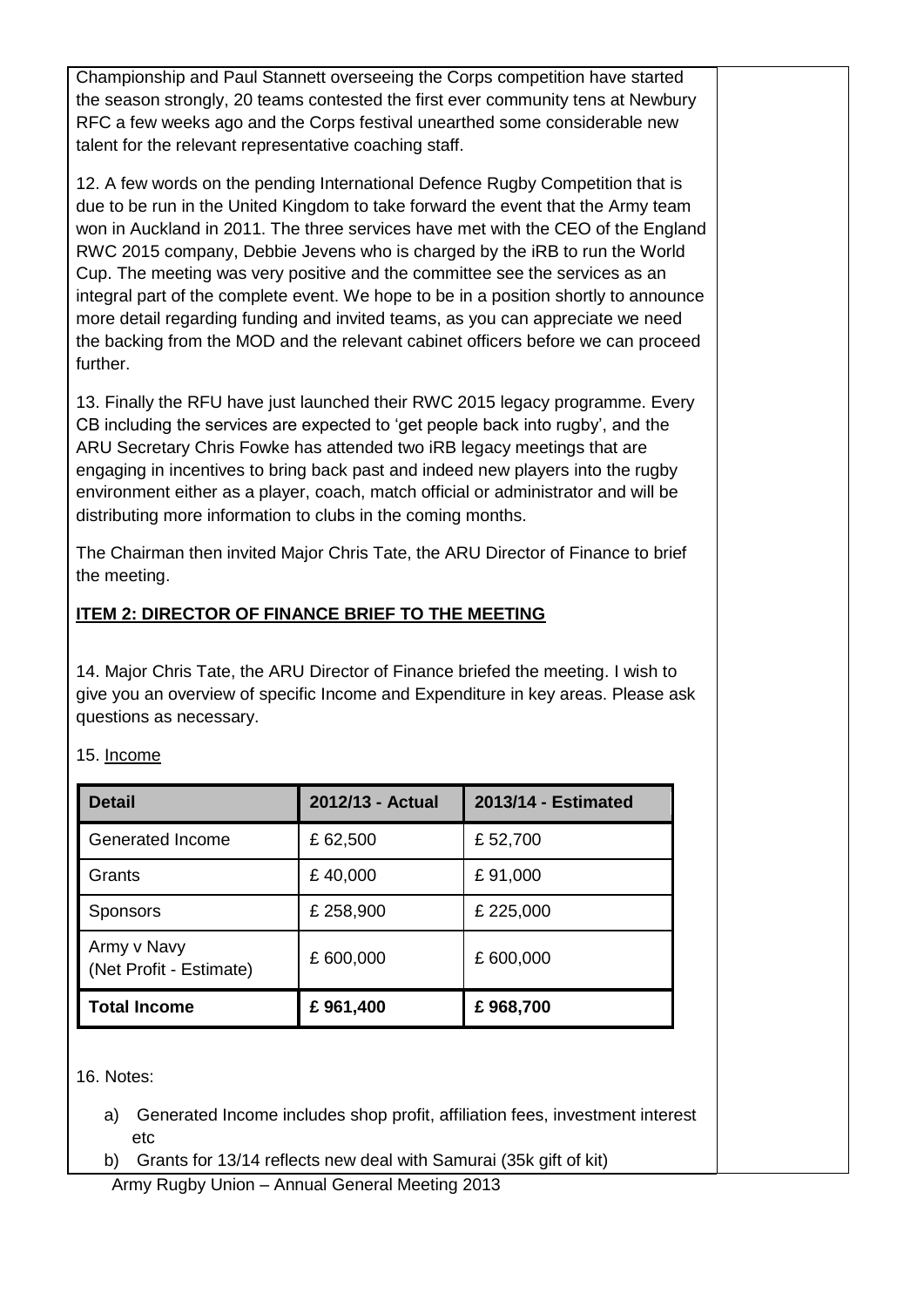- c) Decrease in estimated sponsorship reflects loss of HP and Selex
- d) A v N includes cost of opening top tier RFU invoice expected soon

## 17. Expenditure – Representative Teams

| <b>Detail</b>         | 2012/13 - Actual | 2013/14 - Estimated |
|-----------------------|------------------|---------------------|
| Senior XV             | £122,800         | £120,000            |
| A Team                | £13,900          | £12,400             |
| Academy               | £ 24,100         | £ 27,200            |
| Women                 | £15,900          | £23,000             |
| Sevens                | £ 29,500         | £47,200             |
| <b>Masters</b>        | £58,900          | £ 20,600            |
| BA(G)                 | £11,700          | £12,000             |
| <b>Inter-Services</b> | £68,100          | £65,600             |
| <b>Total Spend</b>    | £344,900         | £328,000            |

18. Notes:

- a) Re-invigoration of Army Sevens reflected in funding
- b) Masters competed in World Games in 2012/13 hence smaller allocation for 2013/14

### 19. Expenditure – Community Rugby

| <b>Detail</b>             | 2012/13 - Actual | 2013/14 - Estimated |
|---------------------------|------------------|---------------------|
| Premiership               | £ 27,500         | £40,300             |
| Championship              | £ 26,200         | £50,200             |
| Community<br>Competitions | £17,900          | £14,700             |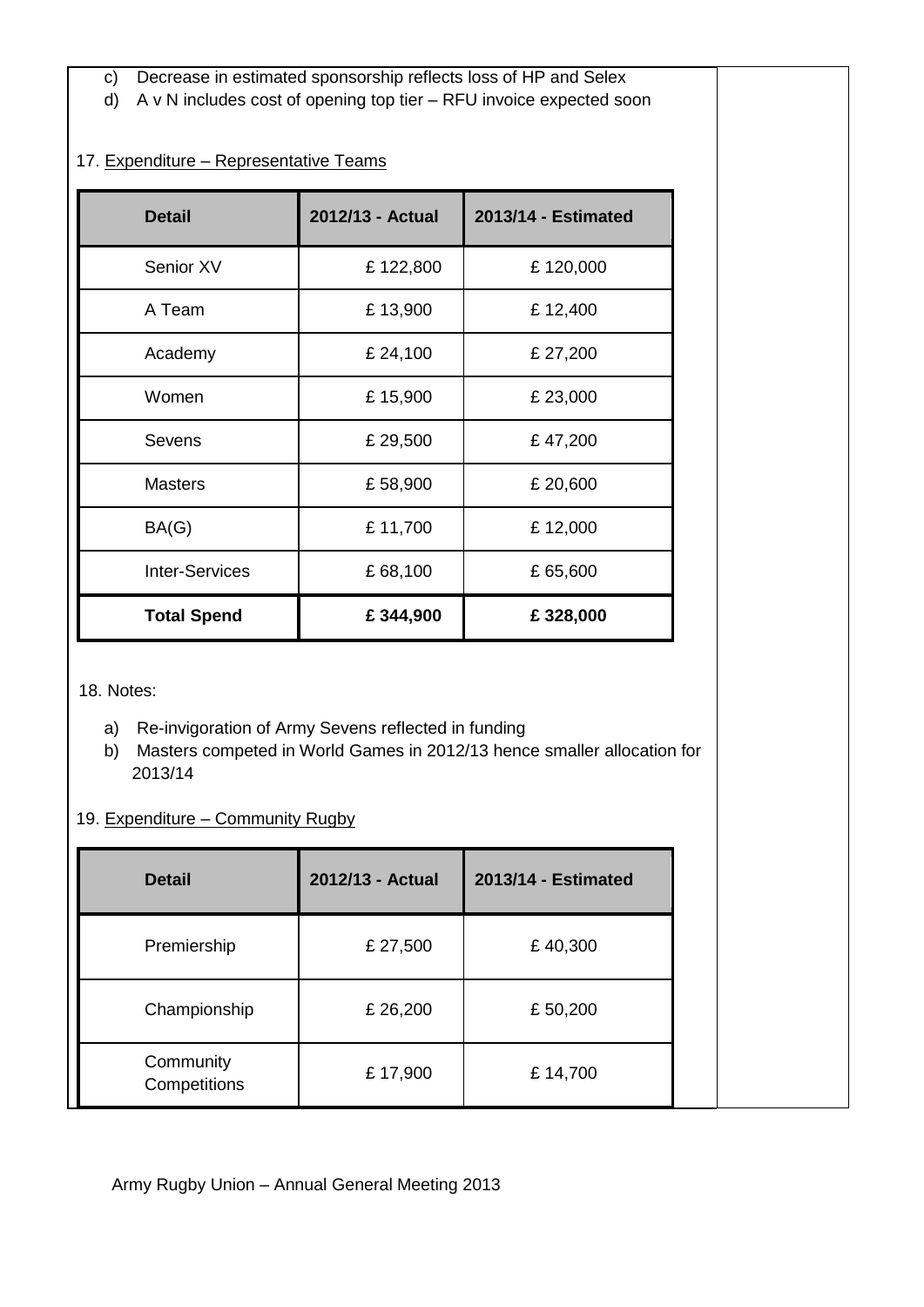| Corps              | £10,500 | £18,000  |  |
|--------------------|---------|----------|--|
| <b>Total Spend</b> | £82,100 | £123,200 |  |

19. Notes:

- a) Increased allocation of £ 41,000 for 2013/14 reflects change in structure of competitions
- b) Travel costs for isolated units (Northern Ireland, North Scotland) recognised in 2013/14

#### 20. Expenditure – Other Areas

| <b>Detail</b>      | 2012/13 - Actual | 2013/14 - Estimated |
|--------------------|------------------|---------------------|
| Coaching           | £13,400          | £39,800             |
| Referees           | £ 27,500         | £ 27,500            |
| Governance         | £117,600         | £101,800            |
| Marketing          | £19,000          | £23,000             |
| <b>Total Spend</b> | £177,500         | £192,100            |

21. Notes:

- a) Coaching allocation for 2013/14 reflects salary for Rugby Development **Officer**
- b) Governance costs for 2012/13 saw large spend in website and travel costs

## 22. Excess of Income over Expenditure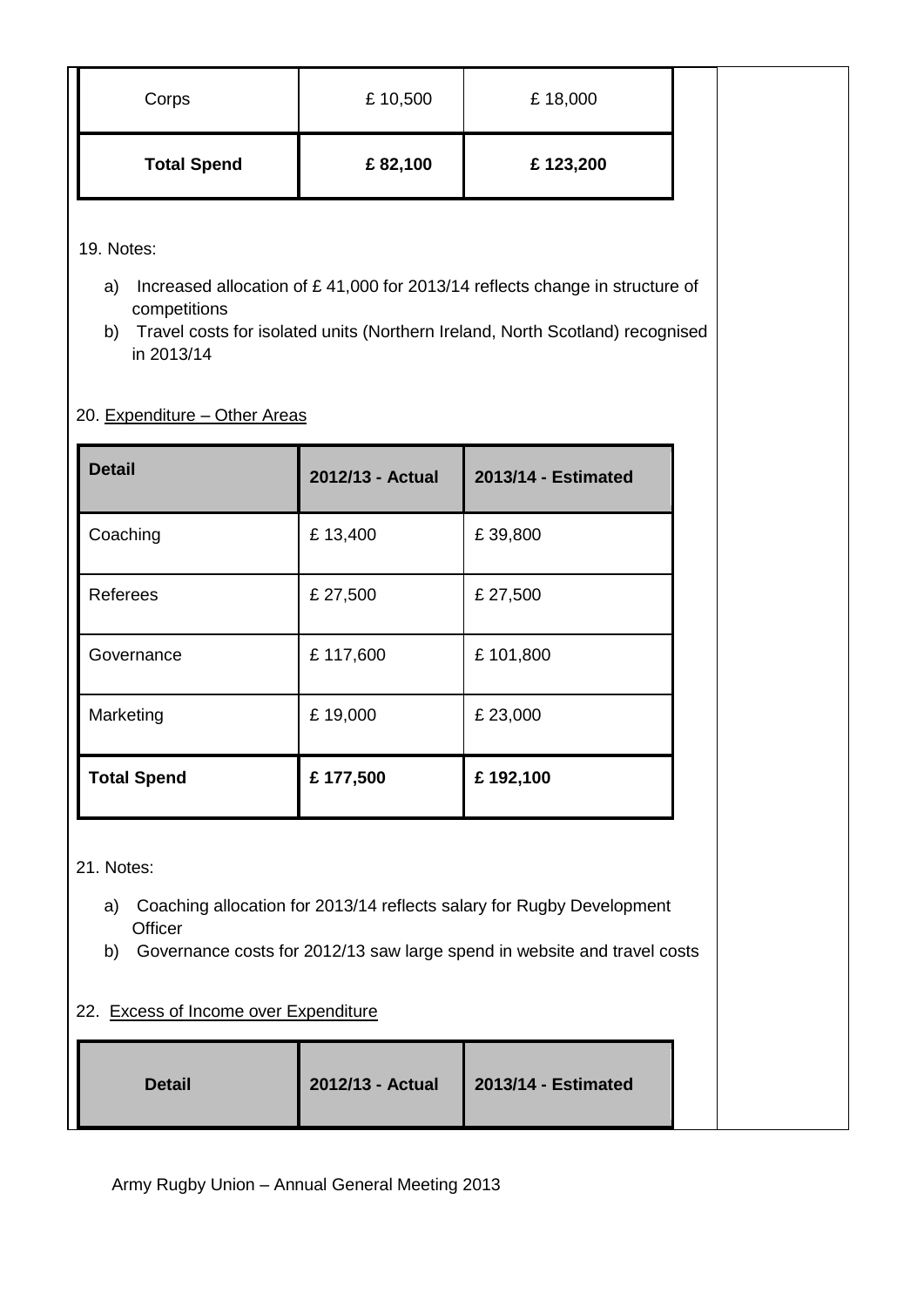|                                                                                                                                                                                                                                                                                                                                                                                                                    |                                                                                                                                                                                                                                                                                                                                                                                                                                                                                                                                                                                                                                                                                      | Income                     | £961,400 | £968,700 |  |  |  |
|--------------------------------------------------------------------------------------------------------------------------------------------------------------------------------------------------------------------------------------------------------------------------------------------------------------------------------------------------------------------------------------------------------------------|--------------------------------------------------------------------------------------------------------------------------------------------------------------------------------------------------------------------------------------------------------------------------------------------------------------------------------------------------------------------------------------------------------------------------------------------------------------------------------------------------------------------------------------------------------------------------------------------------------------------------------------------------------------------------------------|----------------------------|----------|----------|--|--|--|
|                                                                                                                                                                                                                                                                                                                                                                                                                    | Expenditure                                                                                                                                                                                                                                                                                                                                                                                                                                                                                                                                                                                                                                                                          |                            | £604,500 | £643,300 |  |  |  |
|                                                                                                                                                                                                                                                                                                                                                                                                                    |                                                                                                                                                                                                                                                                                                                                                                                                                                                                                                                                                                                                                                                                                      | <b>Excess of</b><br>Income | £356,900 | £325,400 |  |  |  |
|                                                                                                                                                                                                                                                                                                                                                                                                                    | 23. Lastly I wish to propose to the AGM that the ARU approve DJH as the auditors<br>for the 2013 / 14 year. Carried.<br>24. Questions from the floor. Maj Gen (Retd) Christopher Elliott CB CVO (Director<br>of the Army Sports Control Board (ASCB)) question the ARU's investments and the<br>level of interest received from them. He highlighted that the ASCB utalised<br>Blackrock and received very favourable interest rates above what the ARU had<br>reciently received. It was agreed Sec ARU and D of F should investigate options for<br>CF&CT<br>the switch of investments and report to the board.<br><b>ITEM 3: DIRECTOR OF SENIOR RUGBY COVERING REPRESENTATIVE</b> |                            |          |          |  |  |  |
|                                                                                                                                                                                                                                                                                                                                                                                                                    | <b>RUGBY BRIEF TO THE MEETING</b><br>Col Andy Dean briefed the meeting of the representative teams.<br>25. The Senior XV:                                                                                                                                                                                                                                                                                                                                                                                                                                                                                                                                                            |                            |          |          |  |  |  |
|                                                                                                                                                                                                                                                                                                                                                                                                                    |                                                                                                                                                                                                                                                                                                                                                                                                                                                                                                                                                                                                                                                                                      |                            |          |          |  |  |  |
| 26. Womens XV:                                                                                                                                                                                                                                                                                                                                                                                                     |                                                                                                                                                                                                                                                                                                                                                                                                                                                                                                                                                                                                                                                                                      |                            |          |          |  |  |  |
| a) Overall: A disappointing start with narrow defeats by the Australian Services<br>Rugby Union (ASRU) and the Scottish Six Nations Squad, followed by a<br>really positive second half of the season culminating in retaining the Inter-<br>Services Championship for the 11th successive year with convincing wins<br>over the RN & RAF.<br>Challenges: 12/13 season marked significant changes within the<br>b) |                                                                                                                                                                                                                                                                                                                                                                                                                                                                                                                                                                                                                                                                                      |                            |          |          |  |  |  |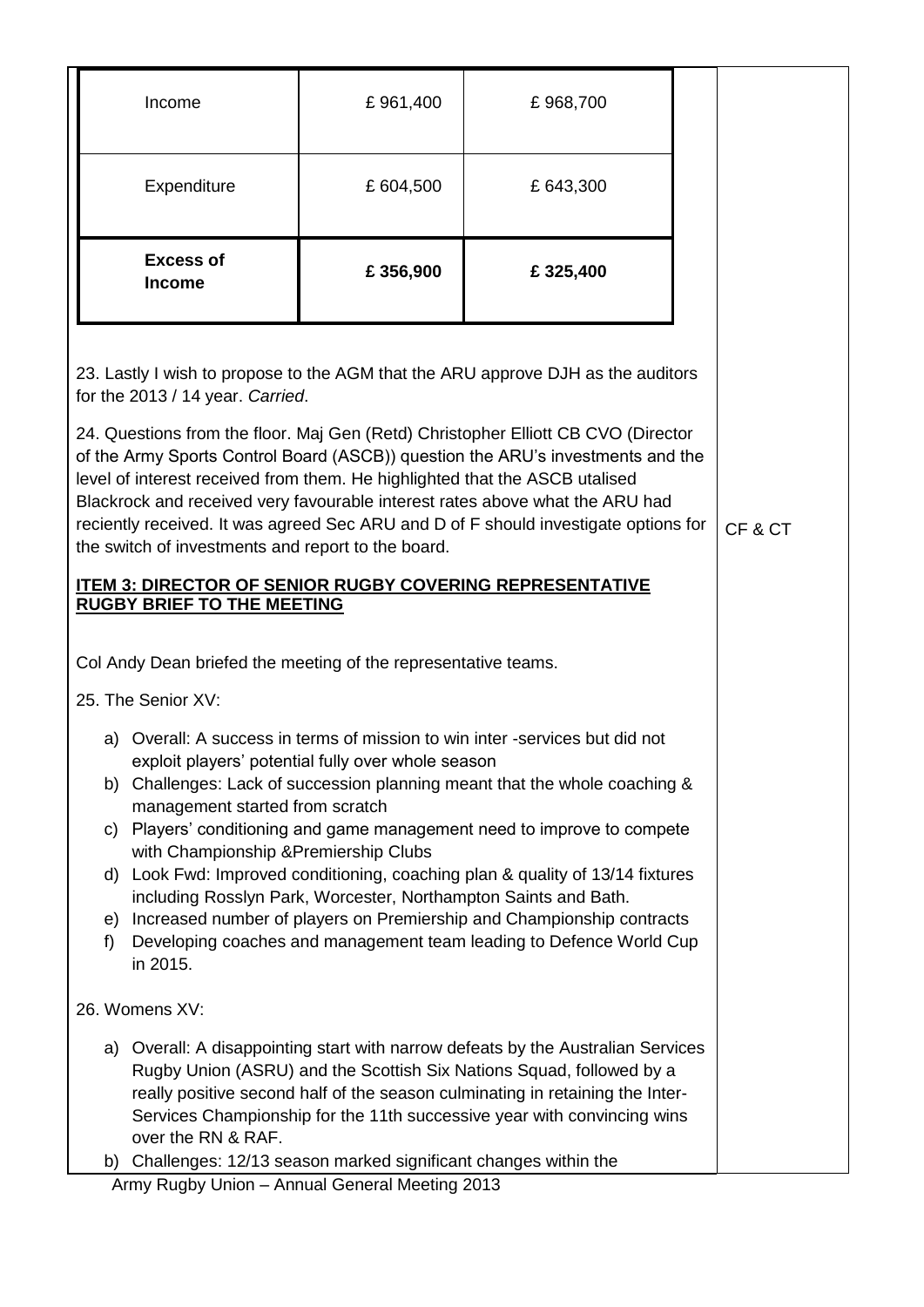Management Staff and the ARU(W) were delighted to welcome Capt Glyn Barraclough as Head Coach and Maj Don Smith as Team Manager as well as a number of new back room staff. The new Management Team is now fully integrated into the ARU(W) and will remain in post for the 13/14 season.

- c) Corps rugby struggled throughout the season predominantly due to availability of players. That said a number of new players were introduced into the Army Squad via the Corps competition. This season witnessed ten new caps being awarded throughout the Inter-Services campaign.
- d) Look ahead: Quality fixture list for next year has been confirmed and is on the website.
- e) The focus for the forthcoming season is:
	- 1) Retain Inter-Services Championship
	- 2) Remain unbeaten by either the RAF & Navy
	- 3) Re-invigorate Women's Corps Rugby
- 27. 7s Team:
	- a) Overall: Won 6 out of 8 competitions and 1 Plate final. 2 players represented elite rugby in the JP Morgan Series for Bath and 1 for London Irish and at the International fixture at World Rugby 7s we had 2 players playing for San Francisco (Alex Yamoyamo) and Gloucester (Apo Satala).
	- b) Challenges:
		- 1) 18 new players.
		- 2) Ensuring that players do not over play specific 7s players.
	- c) Successes:
		- 1) Trained 5 players to Coaching Level 2 Award and 3 players and management for Level 2 referee award.
		- 2) Inaugural UK Fiji 7s Competition that brought the Fijian community together as districts, churches and community.
		- 3) The majority of top 7s teams within the UK were encountered and beaten. This also included international teams who provided stern opposition and brought international praise to the manner we play in and our style of play, these included Kenya, Italy, Germany, Wales and Irish National Academy.
		- 4) Projected a positive image of the Army and Army Rugby across England, Scotland and Wales.
	- d) Look ahead:
		- 1) Review fixture list to assess what competitions the Army should compete in.
		- 2) Determine overseas competition for 2014.
		- 3)
- 28. Academy Rugby:
	- a) A very successful campaign 2012/13, retaining the Inter-Service U23 championship, drawing with the Royal Navy and beating the RAF. 3 players (Fillier, Bowman and Dixon) were selected to represent the Army Senior XV during the season. A very good player base with over 80 names of individuals eligible to play at U23 level.
	- b) Areas for improvement include: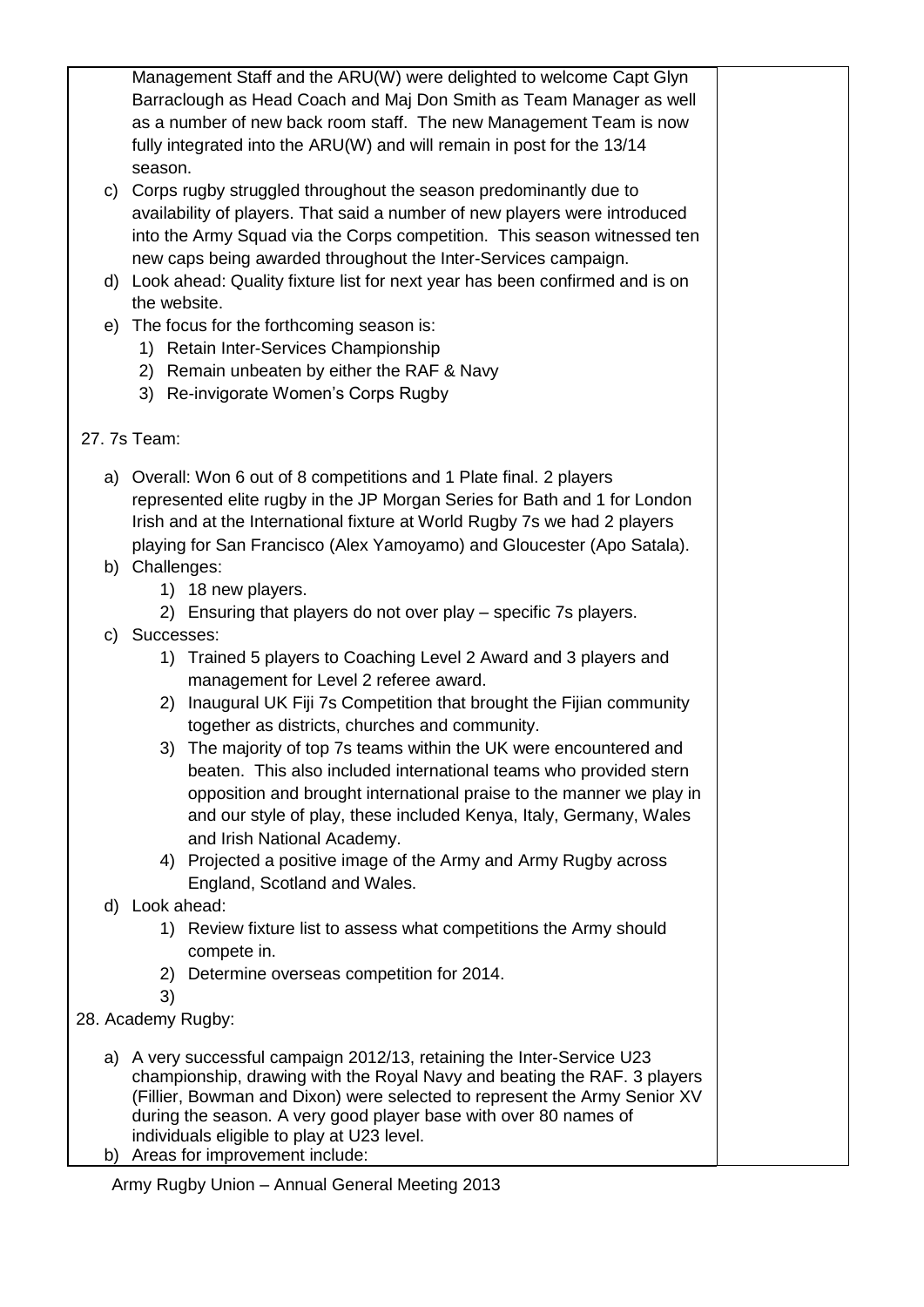1) Selection for the U23 squad will take place at a later stage this season to allow as many players as possible the opportunity to prove themselves. 2) Coaches for the U23 squad and Development squad now combined to provide a better coaching set up with ability to concentrate on developing players and enhancing skills. 3) Fixtures. The aim is to develop a stronger series of matches leading up to the Inter-Services competition to put pressure on players and identify those who can step up to the mark. 4) Availability of players. Some units are reluctant to release players for matches. The Structured ARU season should eliminate this problem, but units continue to ignore the policy of releasing players. 29. Masters Rugby a) 2012 – 2013 was another successful season with retention of the Masters Inter Services championship. b) The Rugby Gold Medallists at the Turin World Masters Games for second time in 4 years and assisted Royal Wooten Bassett in the opening of their new clubhouse in Sep 2014 and in process raised money for a number of military charities including BLESMA. c) 2013 - 2014 promises to be a challenging season due to significant turnover of players and management staff. An estimated loss of 40% of last year's squad/committee due to age/leaving service. d) The Masters continue to increase our coaching and committee support to both Community and Corps rugby through influence of players. I will now pass you on to Lt Col Jason Gunning, the Director of Community Rugby. **ITEM 4: DIRECTOR OF COMMUNITY RUGBY'S BRIEF TO THE MEETING** 30. Lt Col Jason Gunning, the ARU Director of Community Rugby briefed the meeting. 31. - Corps. Last year's Competition saw a well drilled young REME side overcoming the RE in an exciting final at the end of the season. The Merit 2 competition struggled with 5 games cancelled due to operational pressures however, the final saw a competitive and hard fought game with the AAC beating the RAC. According to the new rules the AAC elected not to promote and the Infantry have therefore remained in Merit 1. The Ladies season was marred by availability and poor weather, but the positive attitude and flexibility of the committee and the sides involved ensured that only 4 games were unplayed by the end of the season. The AGC/Int Corps(W) were the eventual winners. The Army Ladies Coaching team have also introduced a Coaching Concentration on the Corps Festival day and will run another on 02 Oct 13 at Aldershot. The aim is to improve player development and to ensure duty of care to players who are new to the game. This season has already opened with the Corps Festival on 18 Sep 13, which saw victories for the REME, Int Corps and AGC/Int Corps (W). The Chairman of Corps Rugby, Lt Col Paul Stannett, has announced his intention to stand down

and we are currently looking for a replacement to carry on his excellent work.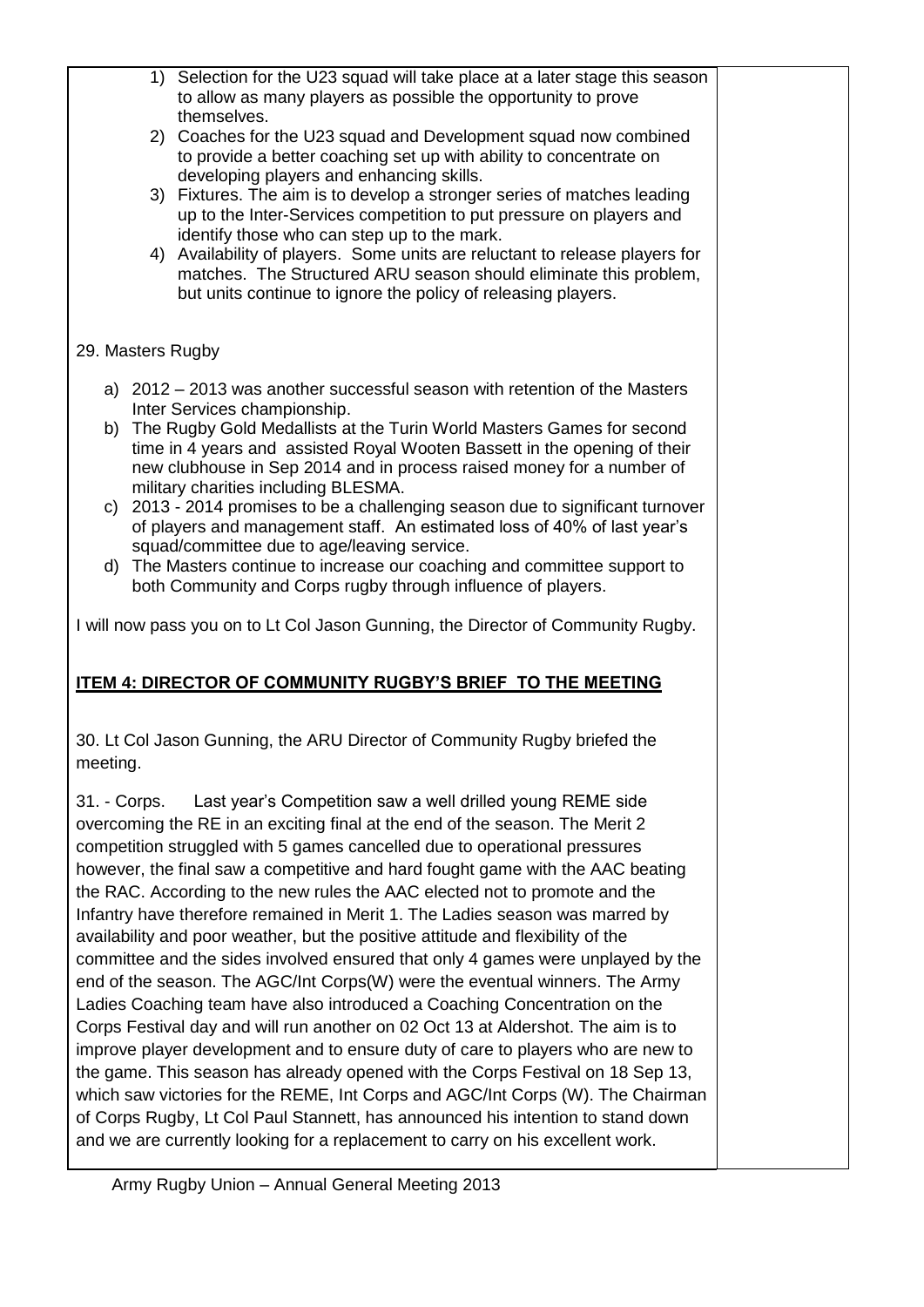32. Premiership. The Premiership was a huge success again last year and the Competition was won by the Welsh Guards who beat 39 Engr Regt 11 – 3 in an exciting final in Aldershot. This year the Competition has been structured into a Northern and a Southern League and we welcome 4 new teams: 1 YORKS, 1 SCOTS, RMAS and 4 Regt RA. This season will also see a landmark to the way in which the league is run, with automatic relegation for the teams who finish bottom of each of the 2 leagues.

33. Championship. The Championship was run for the first time last year with 18 teams entering. SEAE were crowned champions with an emphatic 22-0 victory over ITC Catterick. For the coming season we have 52 teams organised into 8 regional leagues. 9 teams are currently missing on operations and several units are developing sides this season with a view to entering next year so this figure looks set to increase. The Championship will be played as a series of league fixtures until the Christmas period before splitting into 3 competitions. This gives every team the opportunity to progress into the play off stages of one of the competitions and it is hoped that this will increase the number of games played.

34. Community Cup and Shield. The SDG beat 28 Engr Regt 10-3 in an entertaining final however, the introduction of the Championship last season saw the number of entries drop significantly with only a handful of games being played. As a result the Championship Competition has subsumed the Community Cup and Shield, which will now be played by the teams finishing in the lower positions of each of the 8 leagues.

35. Army 7's Competition. The Army 7s Competition had 16 men's and 5 women's teams compete in the finals. The Royal Scots Dragoon Guards won the Cup, Army Training Regiment (Pirbright) won the Plate and the Ladies Competition was won by the AGC/Int Corps(W).

36. Newbury 10s Competition. The Newbury 10s was introduced this year as a curtain raiser for all Premiership and Championship teams. This proved to be a thorough success and will now become a permanent fixture in the Structured Season.

37. Rugby First. Units are reminded that they must register with the RFUs national web data base 'Rugby First'. This is a governing body requirement. ARU funding from the RFU will be based on the information you provide so please be comprehensive and clear, including team contacts and fixtures. Your teams are not registered with the ARU until you have registered with Rugby First and therefore not insured to train or play rugby. Please contact Izzy Camfield in the office for assistance.

### **ITEM 4: THE RUGBY DEVELOPMENT OFFICERS BRIEF TO THE MEETING**

38. Mr 'Taff' Bamsey the recently appointed RDO briefed the meeting.

39. As a Constituent Body (CB) of the Rugby Football Union (RFU) we should all be aware of the six key drivers which the Governing Body is working towards.

a) Recruiting new players; the Army does very well in attracting quality rugby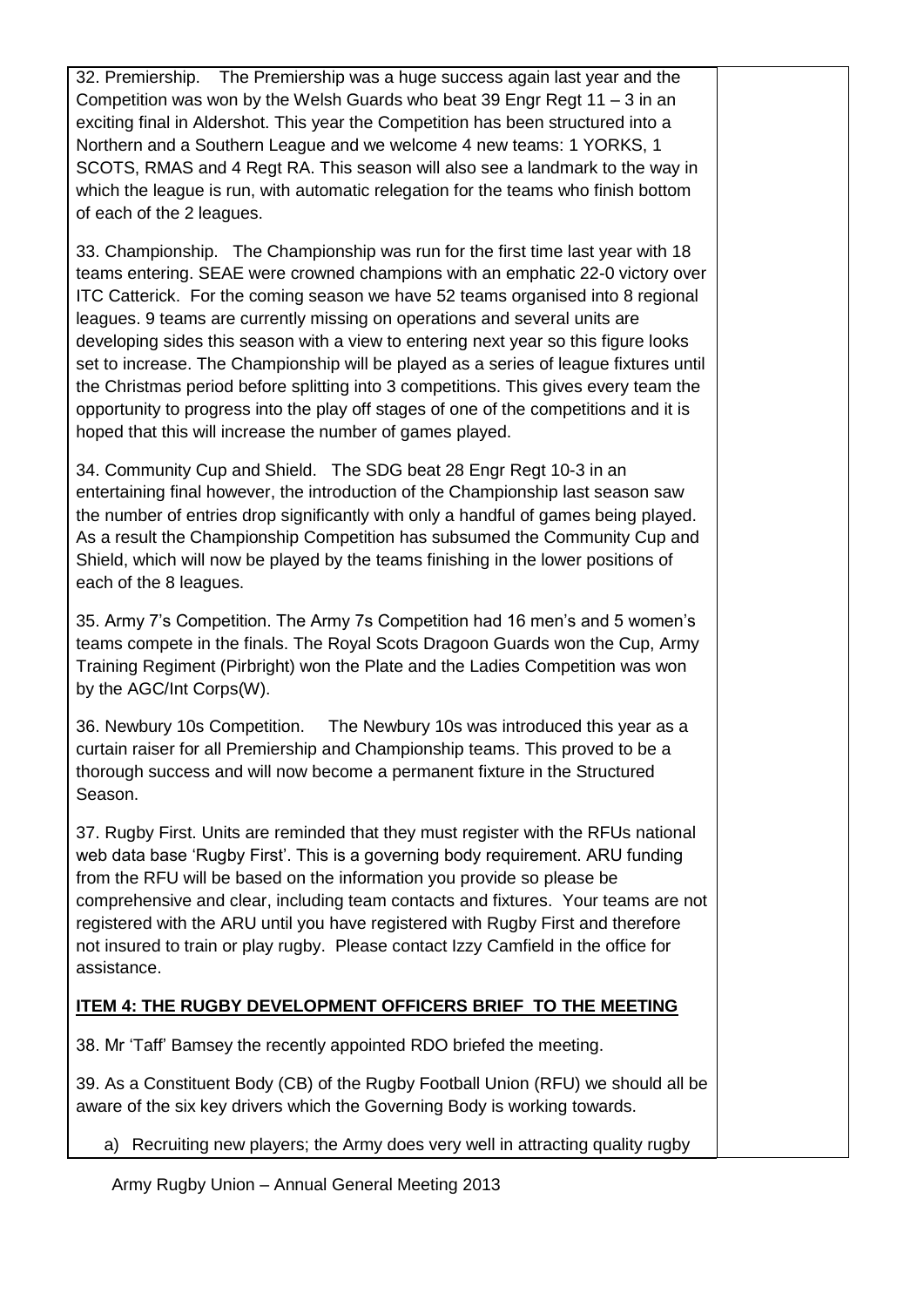players including International players from the Home Nations and the Commonwealth.

- b) Retaining & recruiting high quality Coaches, volunteers and Referees we don't really 'recruit' from outside of the Army and as such it is crucial our Coaching and Referee Education staff are working as closely as possible with the Home Unions to keep our standards/ knowledge as up to date as possible.
- c) Effective & Efficient facilities This is one area we are blessed with.
- d) Effective & Efficient management & governance A robust and effective team is in place.
- e) Integration with the local community Not our best area in my opinion; some places are better than others. More to follow later as to my plan for better engagement for the ARU and the rugby communities we live in.
- f) Retaining & developing current players As per every professional set up, those at the representative levels are getting everything they should have with the best coaches, referees and medical resources we can deliver to help develop our players.
- g) Can we do more at grass roots about the standard of rugby being played? For example, could we introduce someone to rugby after they have joined the Army and coach them to the standard of a Professional rugby player?
- h) These all feed into: Strengthening our member clubs and Growing the game in the Communities around them.

40. ARU Development Structure: We are still waiting for a few nominations from the Corps' for someone to take on the position of Corps Rugby Coordinator.(CRC):

- 1) It was intended to try and get a senior coach in each of the Corps with a specific skill set, (L3 Coach, coach Educator etc) to be able to mentor the Head Coach as he/ she takes up position.
- 2) Due to the time it takes for someone to become head coach of a Corps, qualify and then hand over to someone else not every Corps has such a senior coach available to do this.
- 3) Consequently I recommend the CRC's are a senior rugby figure who even if they have not been Head Coach, certainly knows the landscape in which he/ she has to operate – Definitely Corps business but I will use the nominated CRC's as a POC for all rugby matters.
- 41. ARU Coach Trainers:
	- a) 2 x RFU Trainers: Lt Col Jamie Balls MBE (Inf) and Maj Adrian Mycroft (RLC).
	- b) 4 x Current RFU Coach Educators: Capt Glynn Barraclough RLC, WO1 Marty Carrahar REME, WO2 Gareth Evans RE and myself.
	- c) 3 x Coach Educators lost to the Coaching Dept due to operational commitments and posting.
	- d) We have secured 12 x places for the ARU on an RFU ADL course (formally the Coach Developer course); this is the Prerequisite course to become a Coach Educator. 28/29 Oct at HMS Temeraire.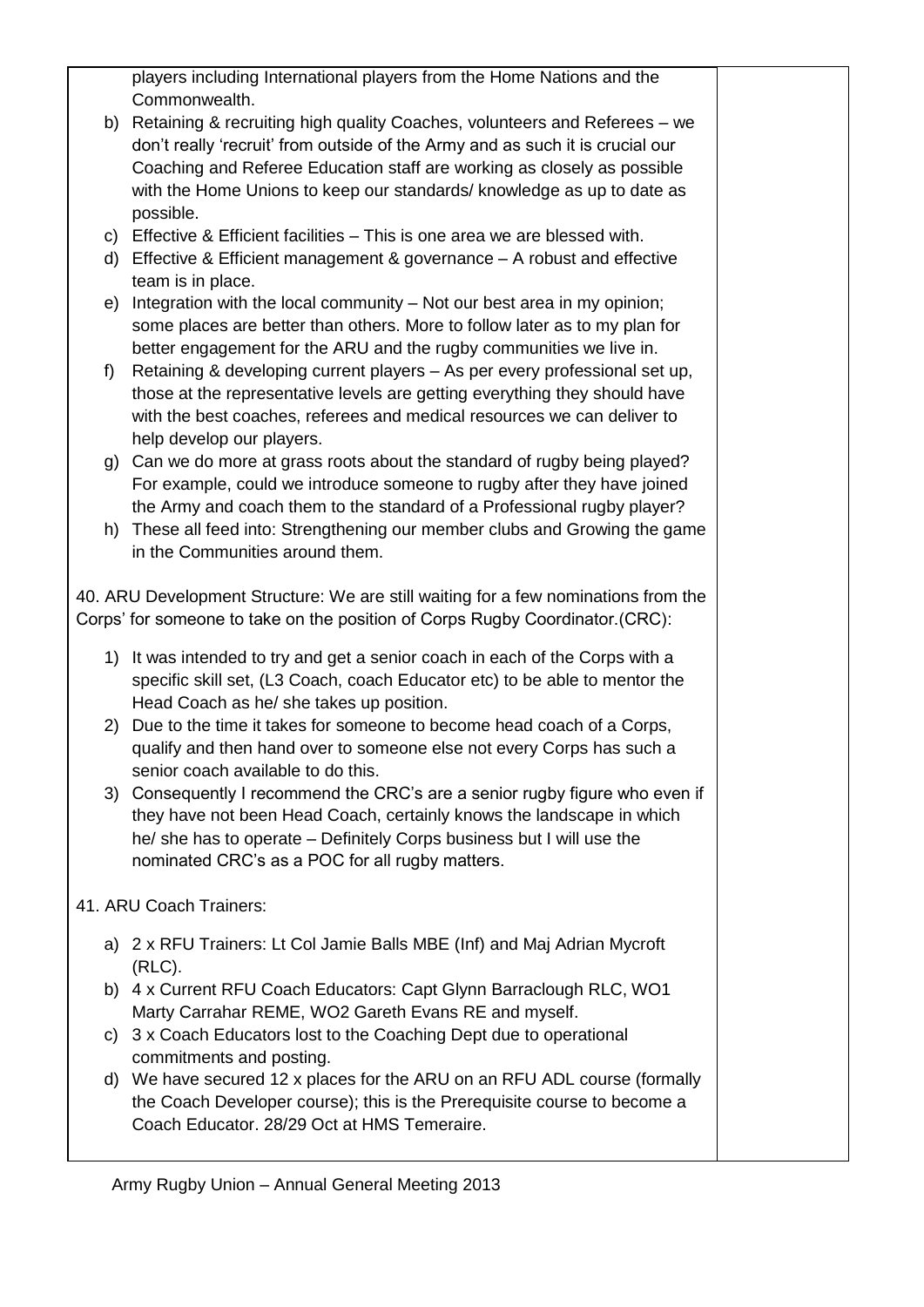42. Medical Training:

- a) At the Representative end of the game we have Doctors/ physio's on call for the duration of the game and is very much the 'Gold Plated' option.
- b) At the lowest Regt/ Battalion game the medical cover is usually a Regt Medic (on call) and the fact that all of our people are MATT First Aid trained is deemed sufficient.
- c) However, we now have a training provider to top this up with spinal board Trg, Defib etc The RFU First Aid course (currently £45 PP) has trained up 48 personnel in 2013.

43. O2 Touch Rugby Programme:

- a) Aldershot Garrison up and running with Tidworth about to start up; lots of interest from other Garrisons.
- b) The 5K on offer from the RFU has some conditions on it and the Garrison Commander or his Representative will have to take a look at the package on offer and decide whether this is something that is worth signing up to.
- c) The money comes in at 2K initially followed by 1K per year and is intended to support the Touch Rugby side; paying for gym space during inclement weather, BBq's, tours etc.
- d) More to follow if the Garrison O2 programmes in Tidworth and Aldershot are successful. – Aspiration would be to have ARU Touch rugby leagues.

44. Club Affiliation – Premiership sides are being sounded out to see if they would be willing to become Partnership clubs with the ARU if they have a Garrison located within their footprint; with Wales being split between East/ West lines between Ospreys and the Blues:

- 1) Every Club we have had discussions with are very keen on the idea of closer engagement with their local Garrisons and this has the potential to merge Garrison and Premiership community engagement programmes to great effect but every Partnership will be different.
- 2) This is at the very early stages and nothing has been signed off by anyone, we are trying to enhance what already exists and to replicate good practice across the UK so all soldiers can benefit.

## 45. ARURS:

- a) ARURS Chairman has changed over to Dave Wakefield
- b) Development of officials is going strong with Max Marsden onto the National Panel and Nikki O'Donnell representing the RFU in the iRB Sevens in Europe and is off to Dubai later this year.
- c) Currently we have two referee trainers who conduct 4 main courses (3 at ASPT and 1 in Germany), courses are also run on demand throughout the year as recently in HQ Army.
- d) Current ELRA numbers trained last year was 86.
- e) Focussed on promoting the game at grass roots and embracing coaching and officiating by establishing joint courses.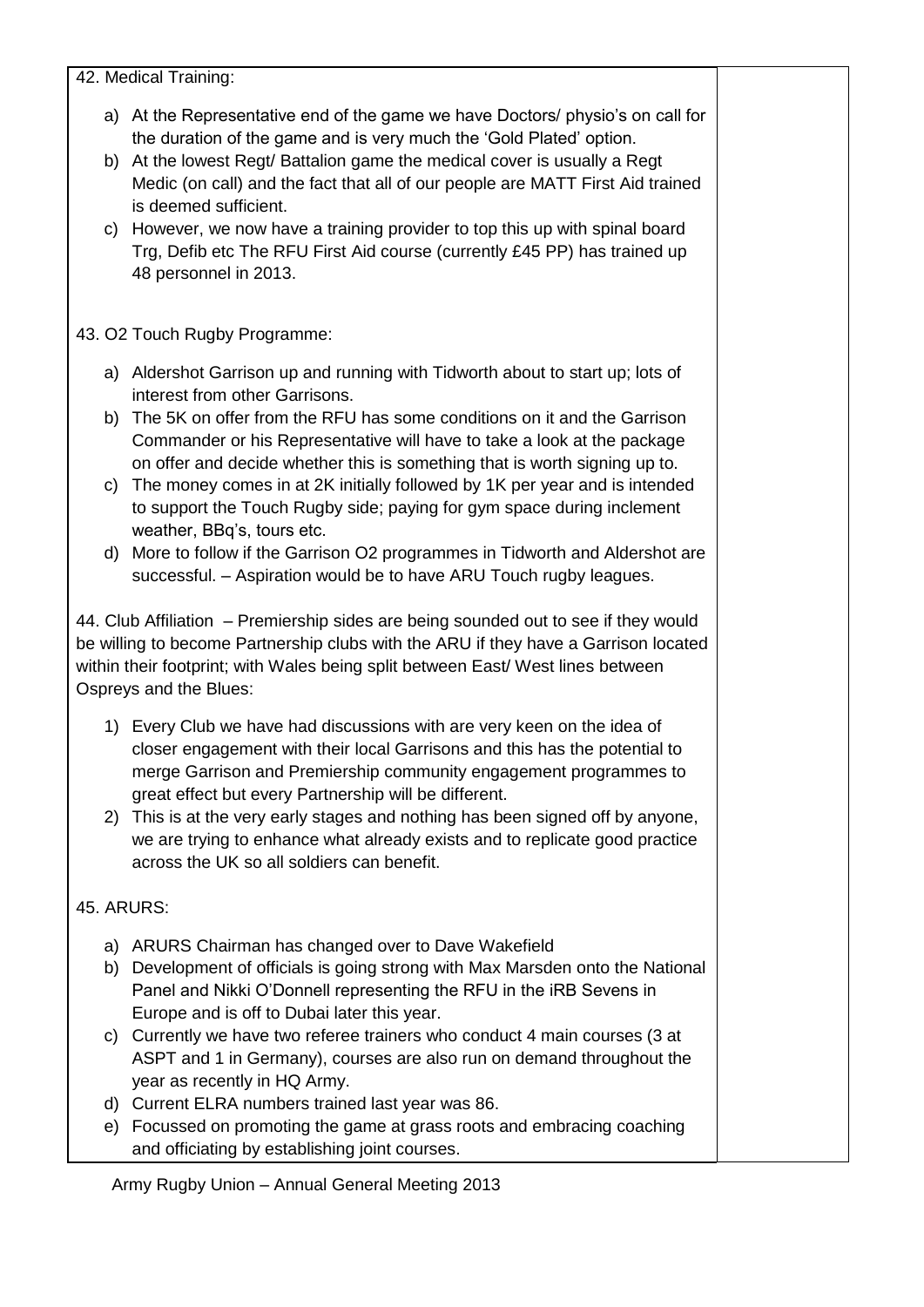- f) Referee/Game Feedback system, the new cards developed by the Sec and the new email address - armyref@hotmail.co.uk g) This email is in confidence to collect trends and identify where we need to focus our efforts. h) Recent Premiership Rugby Competition held in Newbury had 14 new referees supporting the event in the middle and on the line which was unnoticed, the only compliant of the day was regarding non red referees! i) ARURS aims for the coming season is to train more referees and get the existing ones out supporting the game. A cry for support to all in getting those bodies out on a course ASAP and enjoy the game. 46. ARURS Numbers Trained: a) L2 Coaches – 48 (20 more in BA(G)Oct) b) IRB Rugby Ready - 123 c) RFU Scrum Factory - 68 d) CPD Other - 43 e) First Aid - 48
	- f) ELRA 86

I will now pass you to Chris Fowke to briefly update you on RFU Discipline procedures.

#### **ITEM 5: THE SECRETARY ARU's BRIEF TO THE MEETING REGARDING RUGBY DISCIPLINE**

The Secretary briefed the meeting:

47. The RFU have recently changed their discipline process. You should note: "A Player Ordered Off or cited by a Citing Commissioner may not take part or be selected for any match until his case has been dealt with by a Disciplinary Panel or single Judicial Office."

48. Therefore any player sent off from either on/off the field of play are deemed to be guilty and are therefore banned from playing until the disciplinary hearing commences. The ARU as a CB will endeavour to hold Disciplinary Panels as soon as possible after the incident has been reported and certainly within 14 days. **It is encumbent on all Clubs/Units to notify the ARU Disciplinary Chairman of any Players Ordered Off or Citings ASAP after the event.**

- a. All clubs/units are to be reminded of the need to read and understand RFU Regulation 19 and the ARU notice issued on 01 Aug 13 and available on the ARU website.
- b. All are to be reminded of the increase of off field discipline cases, in particular coach and management behaviour on the touchline; the use of ineligible players in competitions and inappropriate behaviour at the Army v Navy match. Please do not do it!
- c. Any serviceman suspended whilst playing for a civilian club is also suspended from all rugby and they should notify their club/units appropriately so that this can be enforced.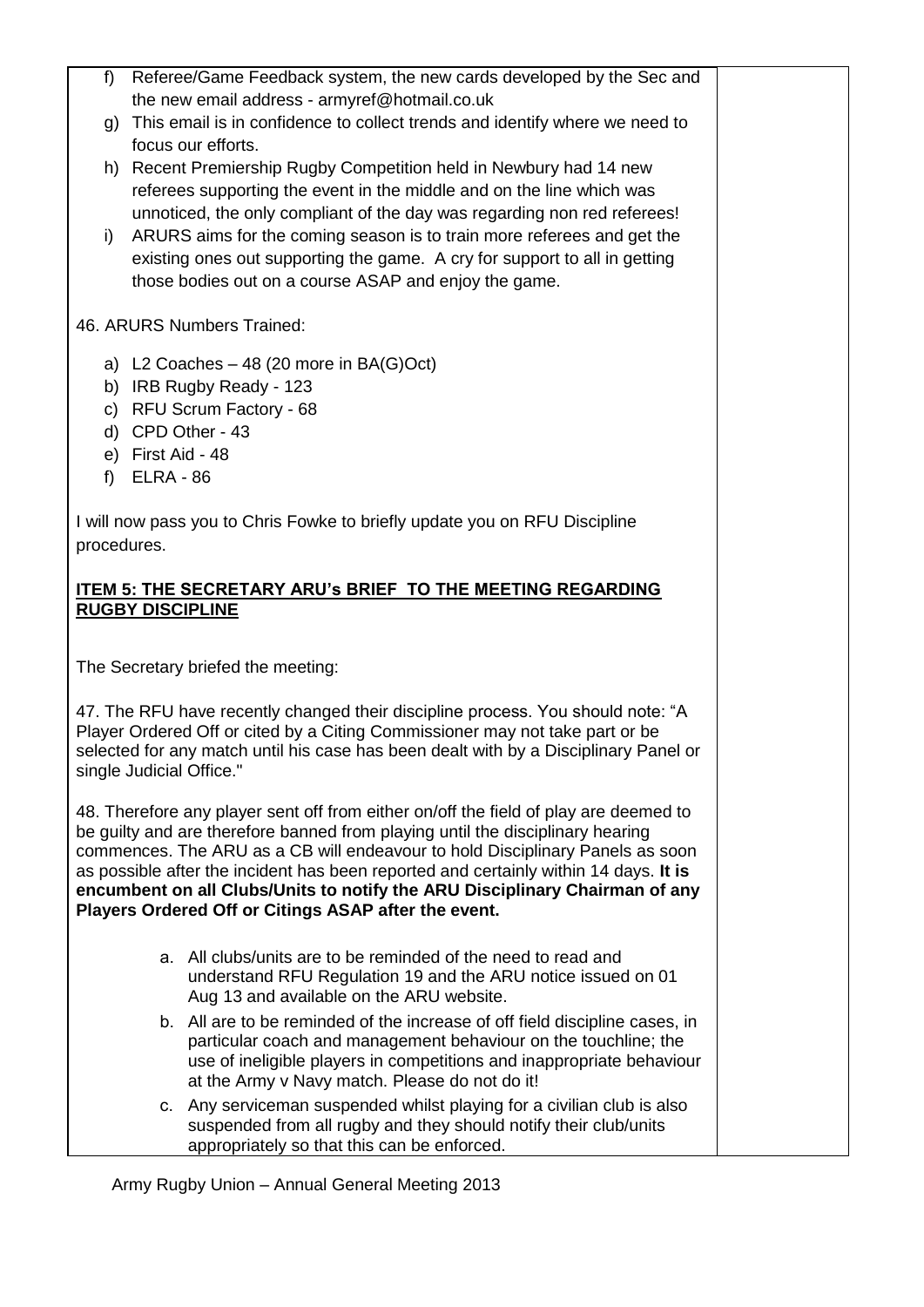- d. The taking of performance enhancing drugs is also becoming a potential issue across all sport. As a reminder, if an RFU drugs test is proved positive, it will generally mean a ban from playing all sport for 2 years. This would also potentially question their suitability to remain in the Army.
- e. Finally, the number of red cards from last season is still higher than the ARU would expect. There is no place on the field of rugby for foul or abusive play or off the field indiscipline. Please do not let it be your player or club that lets the side down

### **ITEM 6: ARU MANAGEMENT BOARD & COUNCIL APPOINTMENTS**

49. Management Board Appointments The following were proposed as ARU Management Board members for the coming year:

- a. Chairman Maj Gen SA Burley CB MBE
- b. Secretary Mr C Fowke
- c. Director Marketing Brig PJ Allison
- d. Director Community Rugby Lt Col J Gunning
- e. Chairman Discipline Lt Col P Stannett
- f. Director Academy Lt Col T Cottee
- g. Chairman Masters Col S Orr OBE
- h. Director of Finance Maj C Tate
- i. Director of Women's Rugby Maj S Shepherd MBE
- j. Director of Senior Rugby Col A Deans
- k. Non-Executive Director Mr G Brown
- l. Non-Executive Director Lt Col (Retd) RT Ward
- m. Non-Executive Director Ms Brenda Hobday
- n. In Attendance Army Head Coach

Carried 100%

50. ARU Council Appointments – The following were proposed as ARU council members for the following year:

- a. The Chairman and Members of the ARU Management Board
- b. Chairman ARURS Col DC Wakefield OBE
- c. Chairman Corps Rugby Lt Col P Stannett
- d. RFU Council Member Col MCH Underhill OBE
- e. Chairman Coaching –Brig A Thompson
- f. Chairman BA(G) Brig J Richardson MBE
- g. Chairman of Premiership Lt Col J Cook
- h. Senior Medical Advisor Col B Baker

Carried 100%

### **ITEM 7 - QUESTIONS FROM THE FLOOR**

51. Questions from the floor - There were no questions from the floor.

### **ITEM 8 - ANY OTHER BUSINESS**

52. The Chairman expressed the profound thanks for the Army Rugby Union to Major Sam Shepherd who stands down from the position of Director of Women's Rugby in the next few months. Sam has had an outstanding tenure in her position and has really take Women's rugby to the next level.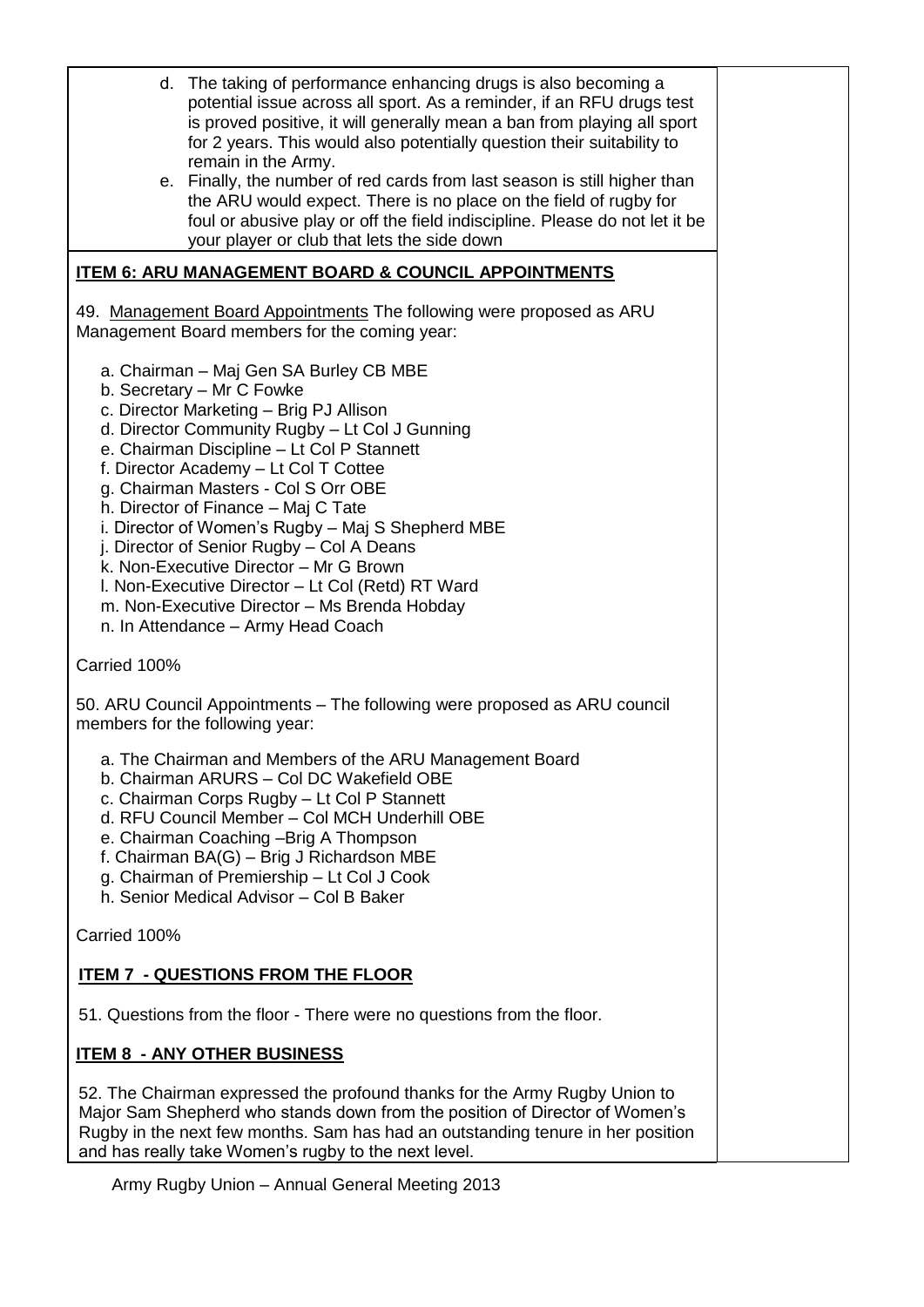53. Any other business – There being no further business the Chairman closed the meeting at 1512 hrs.

# **Army Rugby Union AGM 2013 - Attendance**

|                | Rank / Title | <b>Initial</b> | Surname        | Unit              | Appointment                      | Voting<br>Member |
|----------------|--------------|----------------|----------------|-------------------|----------------------------------|------------------|
| 1              | <b>Brig</b>  | P              | Allison        | ARU               | <b>Director of Marketing</b>     | N                |
| $\overline{2}$ | Maj          | M              | Atkinson       | <b>AGC Rugby</b>  |                                  | Y                |
| 3              | Lt           | J              | Atterton       | <b>DSPG</b>       | <b>Rugby Officer</b>             | Y                |
| $\overline{4}$ | Col          | B              | <b>Baker</b>   | <b>RMAS</b>       | <b>Senior Med Officer</b>        | N                |
| 5              | Mr           | M              | Bamsey         | <b>ARU</b>        | <b>Rugby Development Officer</b> | $\mathsf{N}$     |
| 6              | Maj          | M              | <b>Birkett</b> | 1 YORKS           | <b>Rugby Officer</b>             | Y                |
| $\overline{7}$ | Maj Gen      | $\overline{s}$ | <b>Burley</b>  |                   | Chairman ARU                     | N                |
| 8              | Maj          | $\overline{E}$ | Cameron        | <b>REME Rugby</b> | Director of Rugby                | Y                |
| 9              | Mrs          |                | Camfield       | <b>ARU</b>        | Admin Manager                    | $\mathsf{N}$     |
| 10             | Col          | M              | Campbell       | Defence Academy   | Chairman                         | Y                |
| 11             | SSgt         |                | Cheeseman      | 9 Regt AAC        | <b>Rugby Officer</b>             | Y                |
| 12             | Lt Col       | T              | Cottee         | ARU               | Director of Academy              | $\mathsf{N}$     |
| 13             | Col          | A              | Deans          | <b>ARU</b>        | Director of Senior Rugby         | N                |